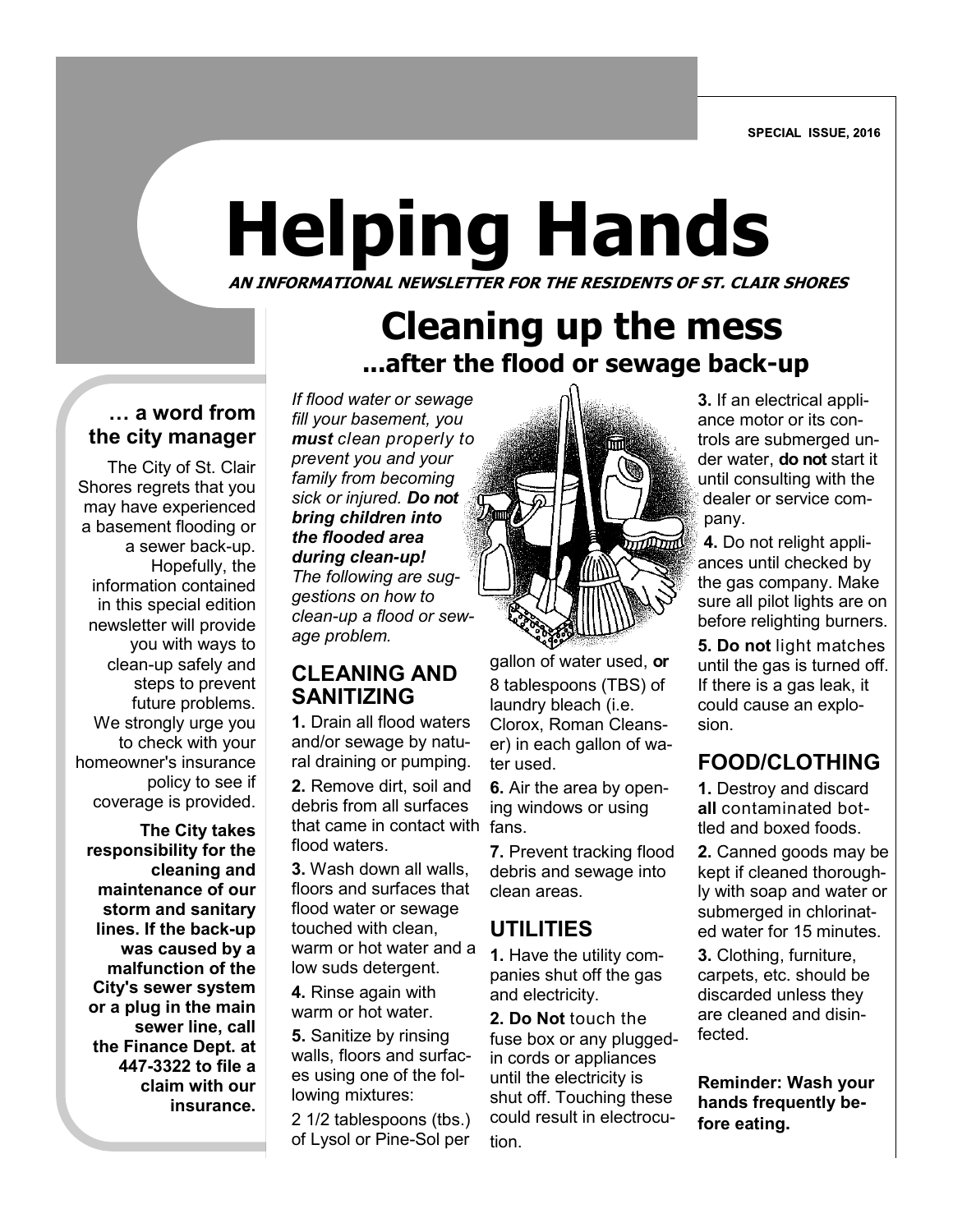





**The sketches above show three examples of approved backwater valves.** 

## **How can I prevent basement flooding?**

*Residents can take steps to prevent or minimize the amount of standing water in basements due to a sewer back-up. It may be as simple as installing a backflow system in your home. Below are the most frequently asked questions about backflow systems and how they help prevent basement flooding.*

#### What is a back*flow?*

**A** Backflow is a<br>condition foun<br>plumbing systems Backflow is a condition found in where the contents of the storm or sanitary piping flow in a direction opposite of the intended direction into the basement.

**Q What is backwater valve? A** backwater<br>valve is a device<br>or valve installed in a A backwater valve is a device house drain or sewer pipe where a sewer is subject to backflow. It prevents drainage or waste from backing up into a lower level or fixture and causing a flooding condition. The sketches on the lefthand side of the page show examples of common backflow valves.

#### **Q Do I need a permit to install a backwater valve?**

**A** Yes. Any plumb-<br>ing work done re-<br>quires a permit and in-Yes. Any plumbing work done respection. Stop by City Hall for your permit application. Or call CDI at **447-3340.**

#### **Q Where should a backwater valve be installed?**

A<br>
A backwater<br>
valve must be in-<br>
stalled so that access A backwater valve must be inis provided to the working parts for any service or repair.

## **Q Where are back-water valves required?**

**A**<br>A backwater<br>stalled where the A backwater valve should be inplumbing fixtures are subject to backflow from public sewers. Public sewers can become blocked or overloaded when an excessive amount of rain falls in a short period of time.

## **Q Are backwater valves required for storm drainage systems?**

**A** Yes. Backwater<br>
valves are re-<br>
quired where the sub-Yes. Backwater valves are resoil drain for a structure is subject to backflow. After the installation of a backwater valve, the subsoil drains can discharge into a trapped area drain, sump, dry well or another approved location above the grade of your home.

WEEPING TILE AROUND PERIMETER OF BUILDING j. **FLOOR DRAIN** TO HOUSE PILINIBING EI COR DELANI Î **CLEANOUT PLUGE IN FLOOR** SUMP DISCHARGE LINE **BACKWATER VALVES NUCKER The sketch on the left is an example of a typical plumbing system with backwater valves installed RELIF DISCHARGE with relief discharge from the storm system to the sump pump bucket.**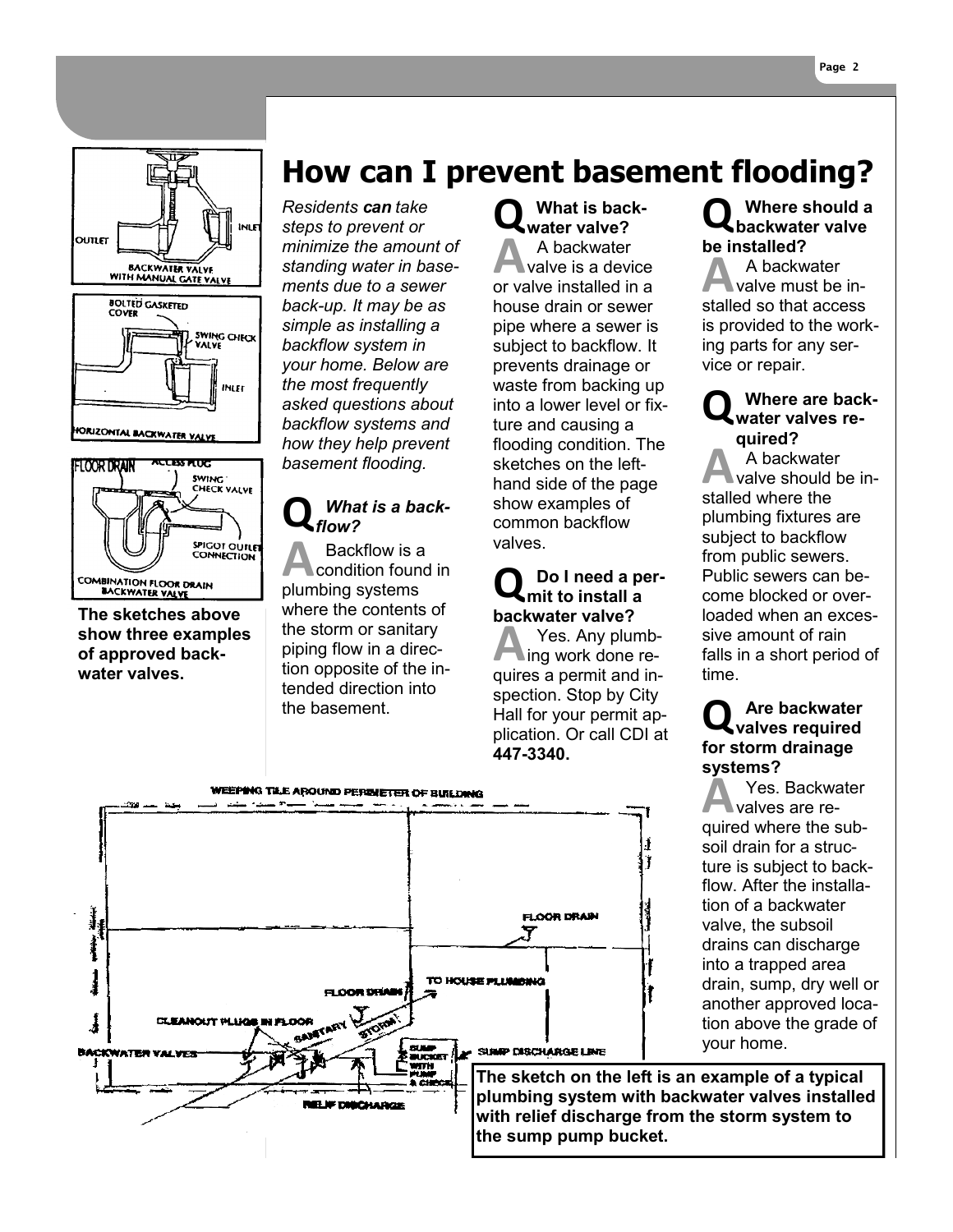For more info. Mon.-Fri. Call 445-5363 After business hours call 777-6700

## **Disconnect downspouts to ease pollution**

THE RIGHT WAY ....

Residents of St. Clair Shores can help cleanup Lake St. Clair and ease basement flooding as a bonus by inspecting their roof downspouts to make sure they are disconnected from underground sewers. Downspouts that funnel rainwater from roofs into sewers were cited by the South Macomb **Sanitary District and** environmental technicians as one of the contributing factors to pollution that have closed beaches along Lake St. Clair for the past few years.

If downspouts are connected. like this. disconnect and add a five foot extension.

THE WRONG WAY...

. . . . <del>. 8</del>4

## **PREVENTION IS THE KEY!**



Plug the underground downspout connection like this:



A. Remove downspout underground riser to first bell. **B.** Cut a circular piece of heavy cardboard and place in base of bell. C. Place a ready-mix concrete or mortar and sandcap on the underground downspout